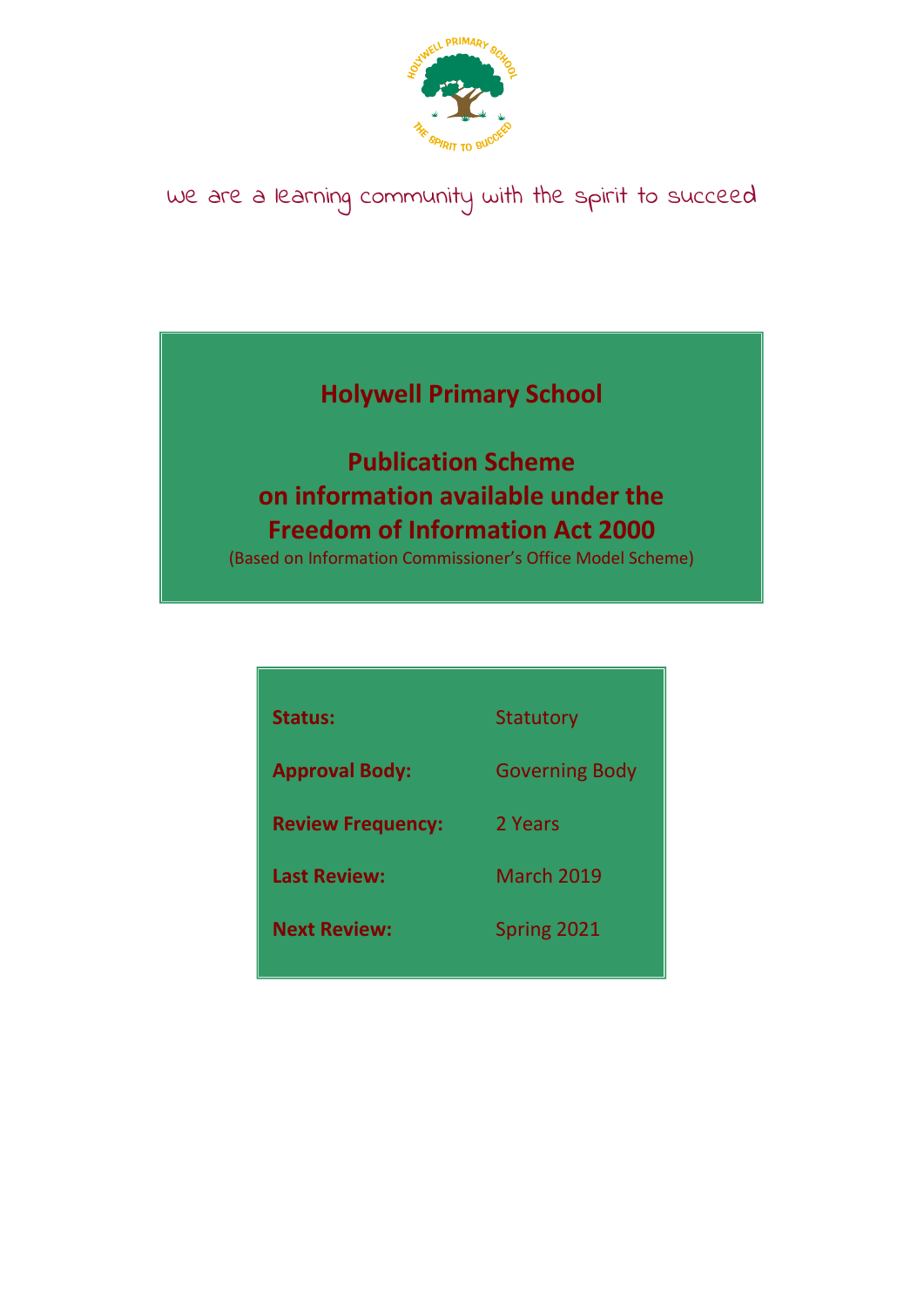

# **Freedom of Information Publication Scheme**

## **1. Introduction**

This publication scheme commits Holywell Primary School to make information available to the public as part of its normal business activities. The information covered is included in the classes of information mentioned below, where this information is held by the school. Additional assistance is provided to the definition of these classes in sector specific guidance manuals issued by the Information Commissioner.

The scheme commits the school:

- To proactively publish or otherwise make available as a matter of routine, information, including environmental information, which is held by the school and falls within the classifications below.
- To specify the information which is held by the school and falls within the classifications below. – see Appendices 1 and 2.
- To proactively publish or otherwise make available as a matter of routine, information in line with the statements contained within this scheme.
- To produce and publish the methods by which the specific information is made routinely available so that it can be easily identified and accessed by members of the public.
- To review and update on a regular basis the information the school makes available under this scheme.
- To produce a schedule of any fees charged for access to information which is made proactively available.
- To make this publication scheme available to the public.
- To publish any dataset held by the school that has been requested, and any updated versions it holds, unless the school is satisfied that it is not appropriate to do so; to publish the dataset, where reasonably practicable, in an electronic form that is capable of re-use; and, if any information in the dataset is a relevant copyright work and the school is the only owner, to make the information available for re-use under the terms of the Re-use of Public Sector Information Regulations 2015, if they apply, and otherwise under the terms of the Freedom of Information Act section 19. The term 'dataset' is defined in section 11(5) of the Freedom of Information Act. The term 'relevant copyright work' is defined in section 19(8) of that Act.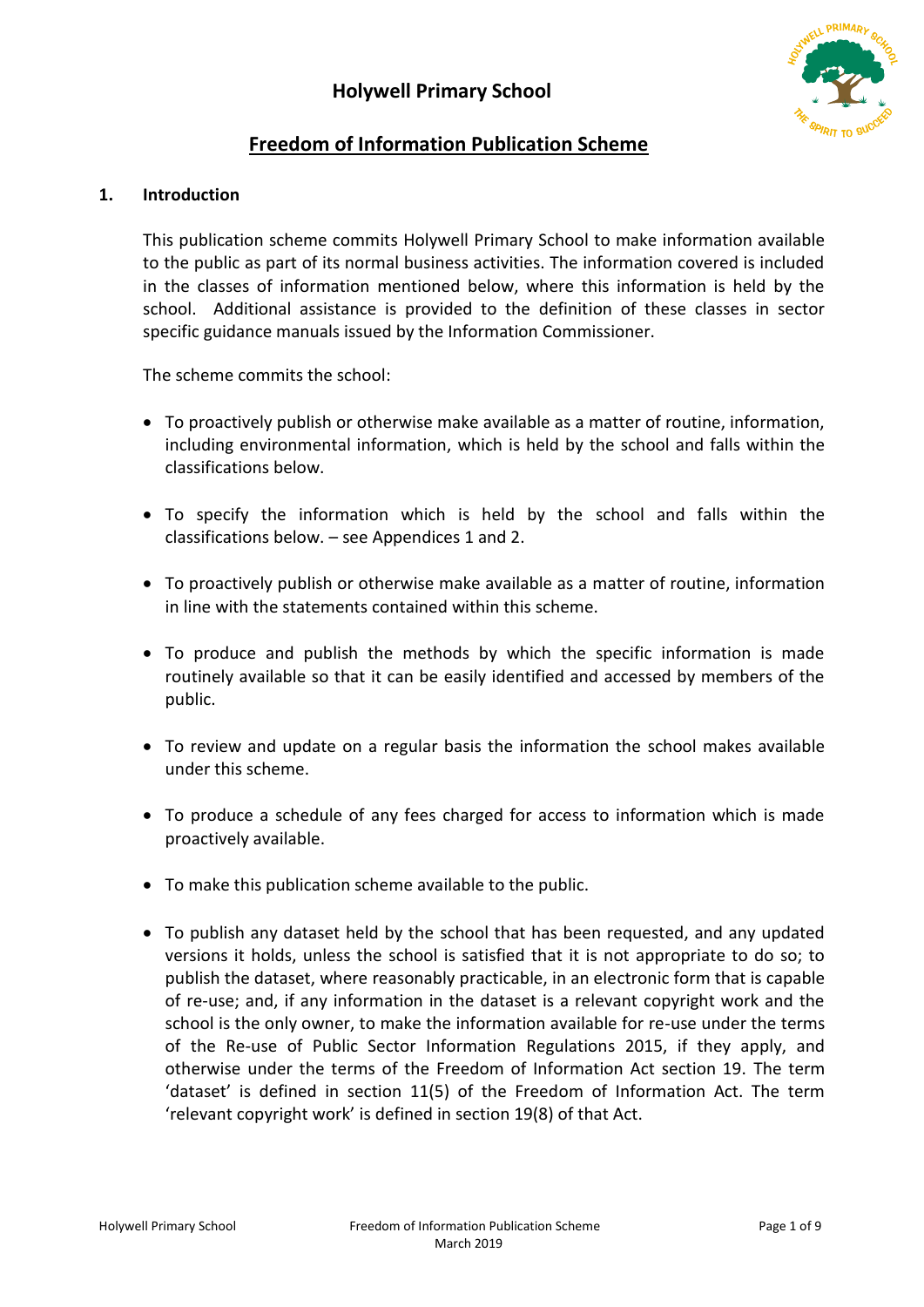#### **2. Classes of information**

#### **Class 1 - Who we are and what we do**

Organisational information, locations and contacts, constitutional and legal governance.

#### **Class 2 - What we spend and how we spend it**

Financial information relating to projected and actual income and expenditure, tendering, procurement and contracts.

#### **Class 3 - What our priorities are and how we are doing**

Strategy and performance information, plans, assessments, inspections and reviews.

#### **Class 4 - How we make decisions**

Policy proposals and decisions. Decision making processes, internal criteria and procedures, consultations.

#### **Class 5 - Our policies and procedures**

Current written protocols for delivering our functions and responsibilities.

#### **Class 6 - Lists and registers**

Information held in registers required by law and other lists and registers relating to the functions of the school.

#### **Class 7 - The services we offer**

Advice and guidance, booklets and leaflets, transactions and media releases. A description of the services offered.

#### **The classes of information will not generally include:**

- Information the disclosure of which is prevented by law, or exempt under the Freedom of Information Act, or is otherwise properly considered to be protected from disclosure.
- $\bullet$  Information in draft form.
- Information that is no longer readily available as it is contained in files that have been placed in archive storage, or is difficult to access for similar reasons.

#### **3. The method by which information published under this scheme will be made available.**

- 3.1 The school will indicate clearly to the public what information is covered by this scheme and how it can be obtained.
- 3.2 Where it is within the capability of the school, information will be provided on the school website. Where it is impracticable to make information available on the website or when an individual does not wish to access the information by the website, the school will indicate how information can be obtained by other means and provide it by those means.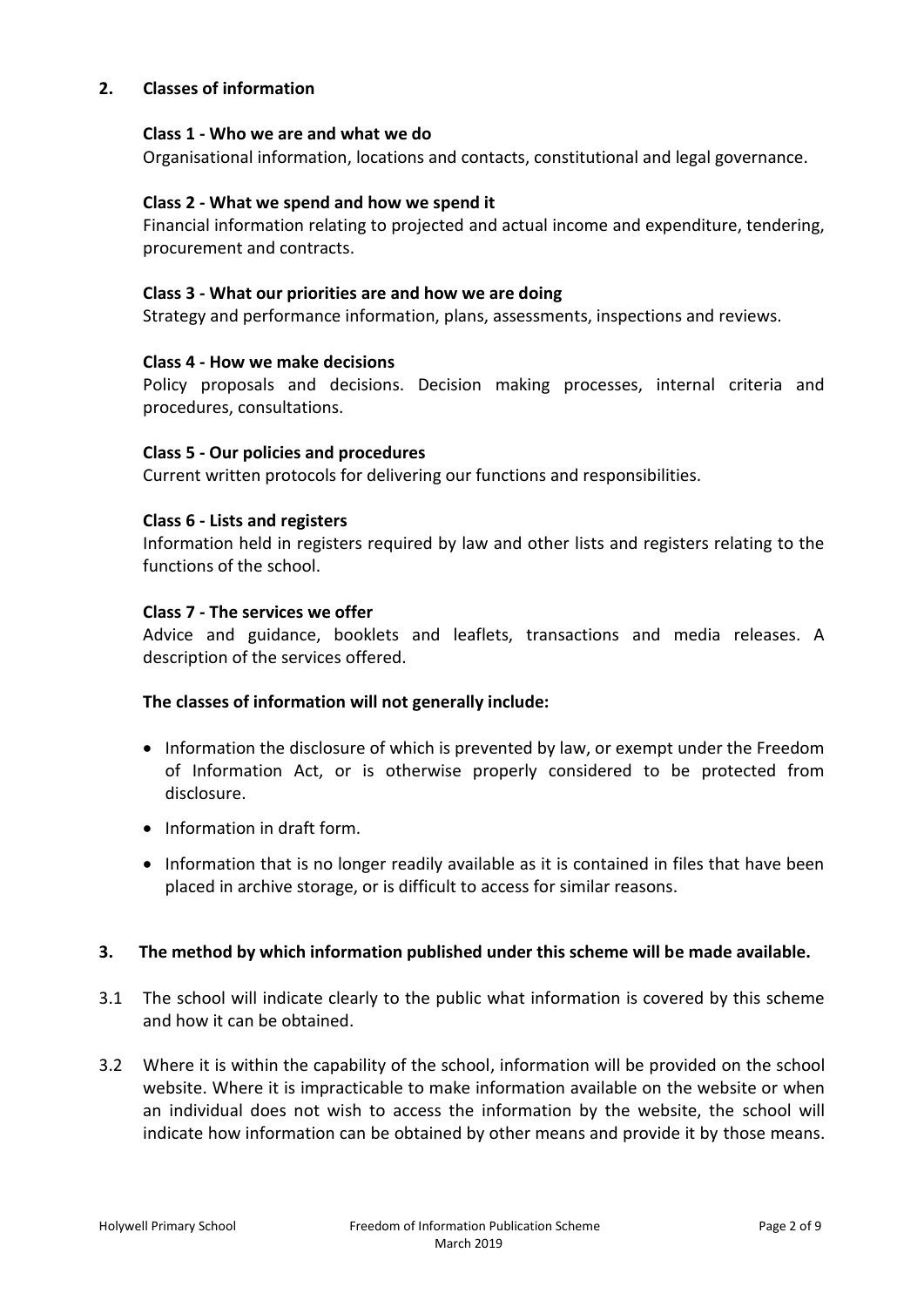- 3.3 In exceptional circumstances some information may be available only by viewing in person. Where this manner is specified, contact details will be provided. An appointment to view the information will be arranged within a reasonable timescale.
- 3.4 Information will be provided in the language in which it is held or in such other language that is legally required. Where the school is legally required to translate any information, it will do so.
- 3.5 Obligations under disability and discrimination legislation and any other legislation to provide information in other forms and formats will be adhered to when providing information in accordance with this scheme.

## **4. Paying for information**

The school does not charge for information which is accessed on our website and single copies of information requested from the school office are generally provided free. However, if a request means that we have to do a lot of photocopying or printing, undertake a significant amount of administrative work or pay a large postage charge, or is for a priced item such as some printed publications or videos, we will advise the cost before fulfilling the request.

#### **5. How to request information**

If you require a paper version of any of the documents within the scheme, please contact the school by telephone, email, fax or letter. Contact details are set out below.

Email: admin@holywell.herts.sch.uk

Tel: 01923 225188

Fax: 01923 440408

Contact Address: Tolpits Lane, Watford, Herts WD18 6LL

Alternatively, you can visit our school website at [www.holywell.herts.sch.uk](http://www.holywell.herts.sch.uk/)

To help us process your request quickly, please clearly mark any correspondence **"PUBLICATION SCHEME REQUEST**" (in CAPITALS please)

If the information you're looking for is not available via the scheme and is not on our website, you can still contact the school to ask if we have it.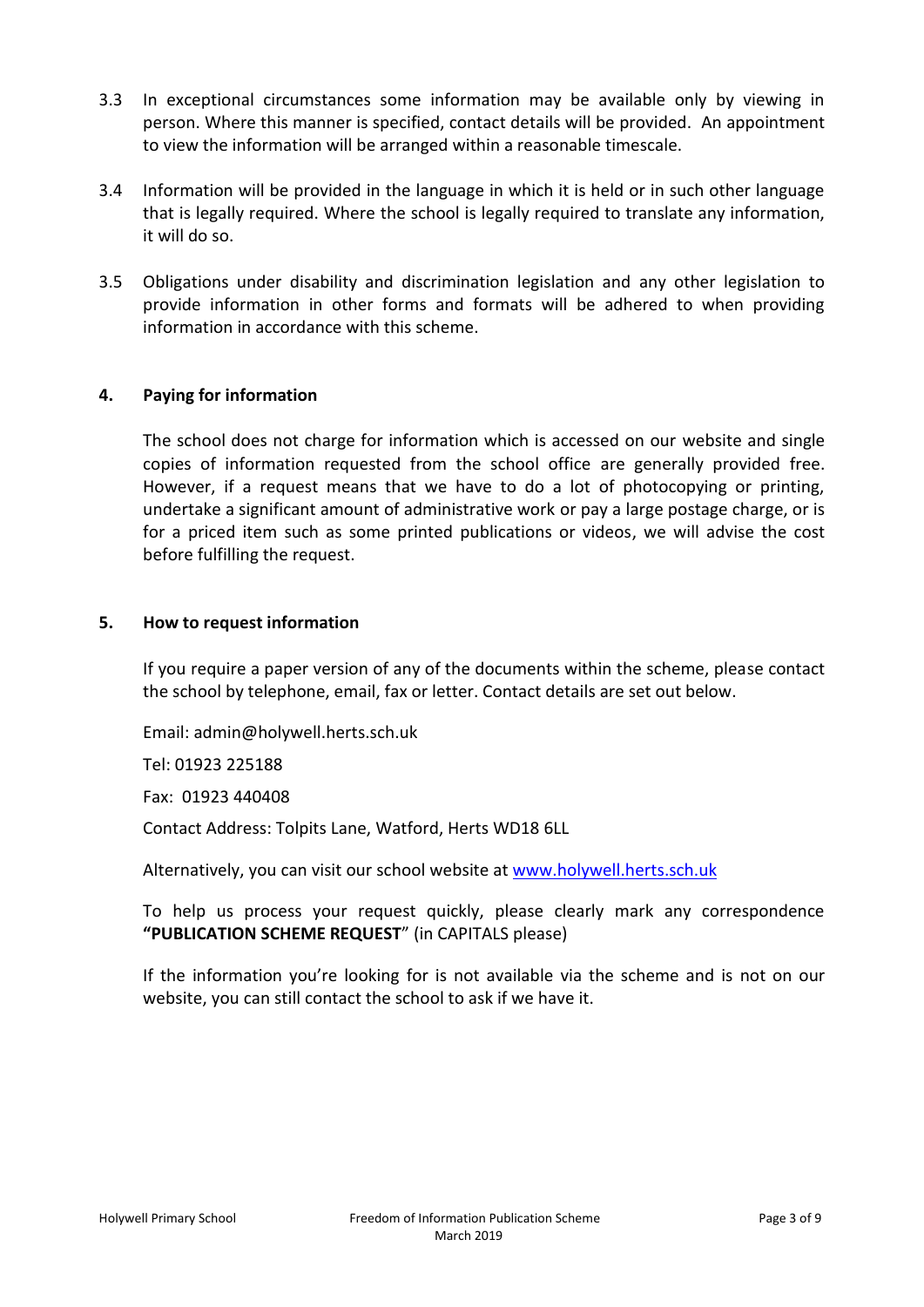### **6. Feedback and Complaints**

We welcome any comments or suggestions you may have about the scheme. If you want to make any comments about this publication scheme or if you require further assistance or wish to make a complaint then initially this should be addressed to:

Headteacher, Holywell Primary School, Tolpits Lane, Watford, Herts WD18 6LL

If you are not satisfied with the assistance that you get or if we have not been able to resolve your complaint and you feel that a formal complaint needs to be made then this should be addressed to the Information Commissioner's Office. This is the organisation that ensures compliance with the Freedom of Information Act 2000 and that deals with formal complaints. They can be contacted at:

Information Commissioner, Wycliffe House, Water Lane, Wilmslow, Cheshire, SK9 5AF

Or

Enquiry/Information Line: 01625 545 700

E Mail: [publications@ic-foi.demon.co.uk.](mailto:publications@ic-foi.demonco.uk)

Website[:www.ico.gov.uk](http://www.ico.gov.uk/)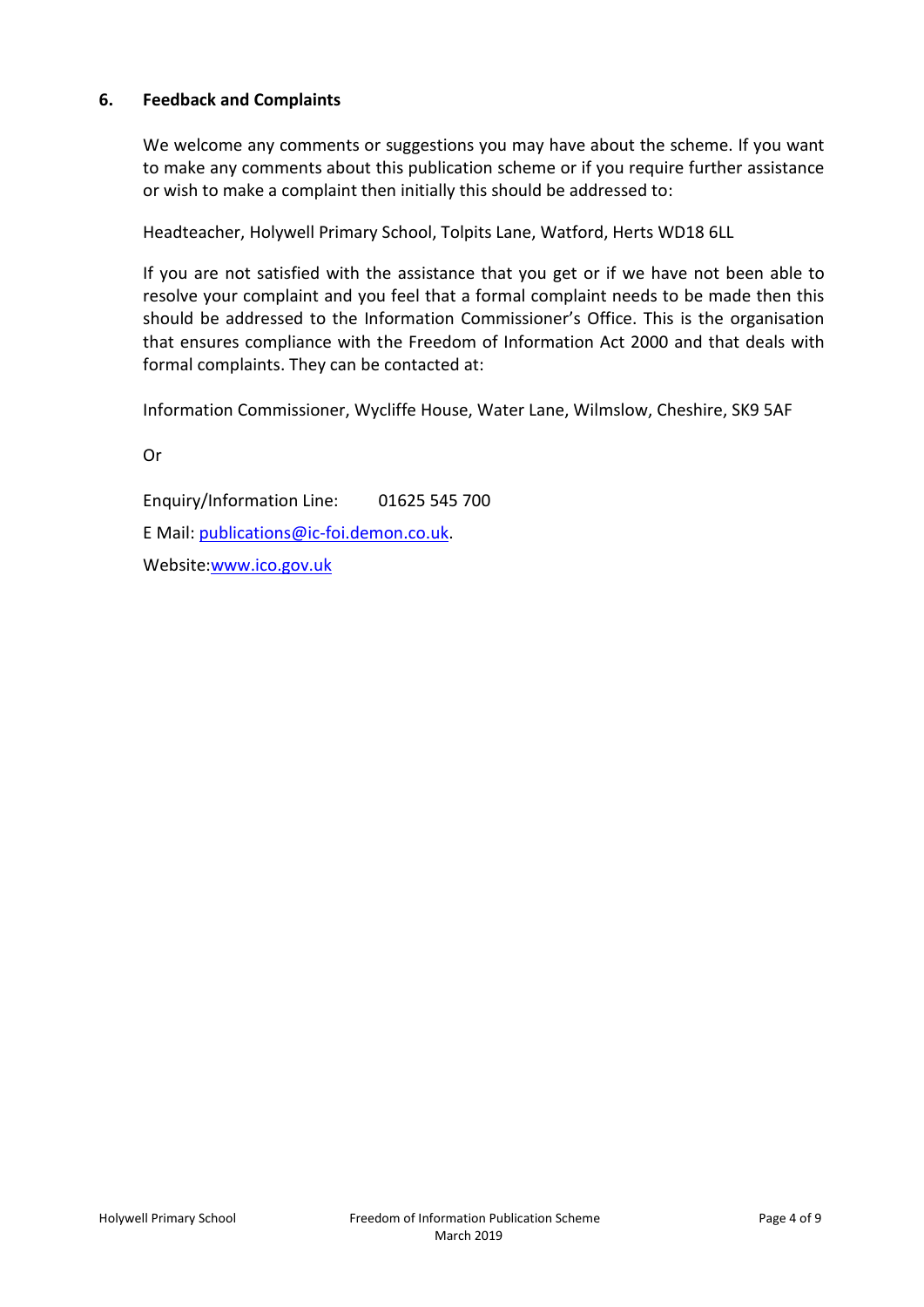# **Appendix 1**

# **Guide to Information Available from Holywell Primary School under the Freedom of Information Publication Scheme**

#### **Class 1 - Who we are and what we do**

Organisational information, structures, locations and contacts. Only the current information is available.

| <b>Information</b>                   | <b>Availability</b>           |
|--------------------------------------|-------------------------------|
| <b>Instrument of Government</b>      | Paper copy from school office |
|                                      |                               |
| <b>School prospectus</b>             |                               |
| <b>Details of the Governing Body</b> |                               |
|                                      | School website                |
| School session times and term dates  |                               |
|                                      |                               |
| Location and contact information     |                               |
|                                      |                               |

## **Class 2 - What we spend and how we spend it**

Financial information about projected and actual income and expenditure, procurement, contracts and financial audit. Information for the current and previous two financial years is available.

| <b>Information</b>                          | <b>Availability</b>           |
|---------------------------------------------|-------------------------------|
| Annual budget plan and financial statements |                               |
|                                             |                               |
| <b>Capital funding</b>                      |                               |
|                                             |                               |
| <b>Additional Funding</b>                   | Paper copy from school office |
|                                             |                               |
| <b>Procurement and contracts</b>            |                               |
|                                             |                               |
| <b>Staffing and grading structure</b>       |                               |
| Pay policy                                  |                               |
|                                             | See Appendix 2                |
| <b>Governors' allowances and expenses</b>   |                               |
|                                             |                               |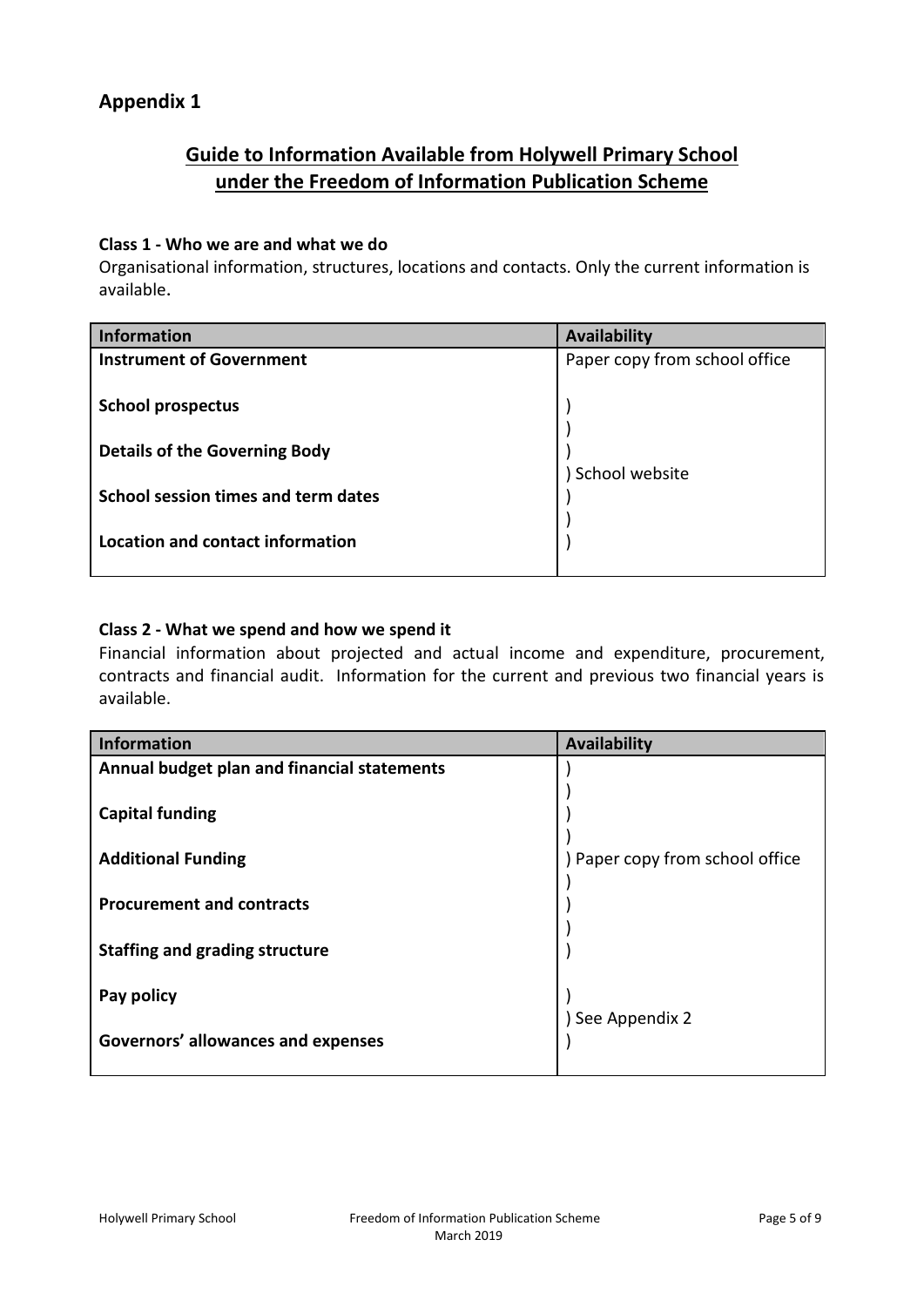## **Class 3 - What our priorities are and how we are doing**

Strategies and plans, performance indicators, audits, inspections and reviews. Only the current information is available.

| <b>Information</b>                           | <b>Availability</b>             |
|----------------------------------------------|---------------------------------|
| <b>School profile</b>                        |                                 |
| Government-supplied performance data         | Paper copy from school office/  |
| Latest Ofsted report                         | School website                  |
| Performance management policy and procedures | See Appendix 2                  |
| <b>Improvement Plans</b>                     | ) Paper copy from school office |
| School's future plans                        |                                 |

## **Class 4 - How we make decisions**

Decision-making processes and records of decisions. Current and previous three years as a minimum.

| <b>Information</b>                         | <b>Availability</b>           |
|--------------------------------------------|-------------------------------|
| Admissions policy / decisions              |                               |
| (Excluding individual admission decisions) | School website                |
|                                            |                               |
| Minutes of meetings of the Governing Body  | Paper copy from school office |
|                                            |                               |

## **Class 5 - Our policies and procedures** – See Appendix 2

Current written protocols, policies and procedures for delivering our services and responsibilities.

Current information only

#### **Class 6 - Lists and registers**

Currently maintained list and registers only.

| <b>Information</b>                                          | <b>Availability</b>           |
|-------------------------------------------------------------|-------------------------------|
| <b>Curriculum circulars and statutory instruments</b>       |                               |
|                                                             |                               |
| Disclosure logs                                             |                               |
|                                                             |                               |
| Asset register                                              | Paper copy from school office |
| Any information the school is currently legally required to |                               |
| hold in publicly available registers. (excludes Attendance  |                               |
| <b>Register)</b>                                            |                               |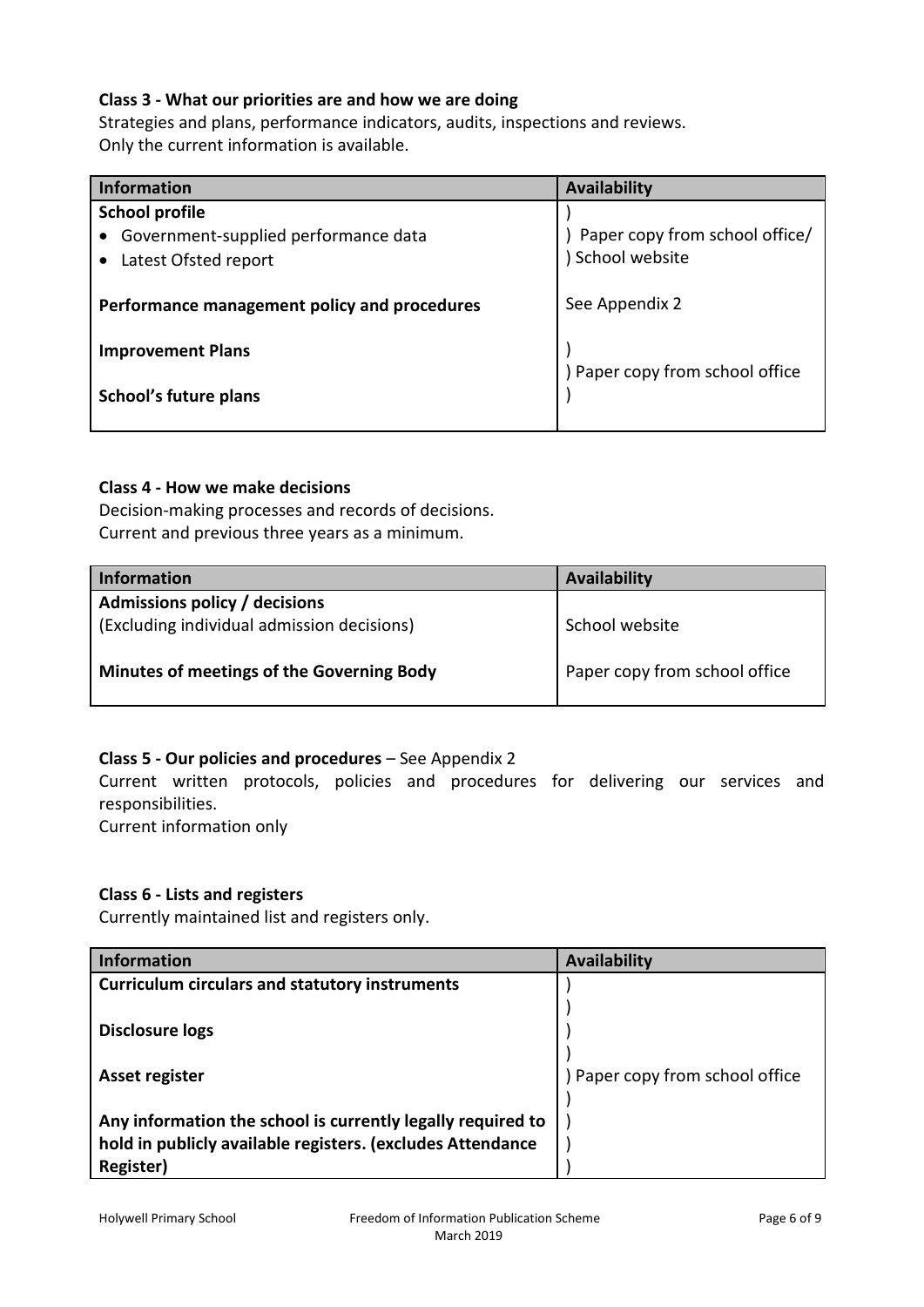## **Class 7 - The services we offer**

Information about the services the school provides including leaflets, guidance and newsletters. Current information only.

| <b>Information</b>                  | <b>Availability</b>              |
|-------------------------------------|----------------------------------|
| <b>Extra-curricular activities</b>  | ) Via letters to Parents/Carer/  |
|                                     | ) School website                 |
| Out of school clubs                 |                                  |
|                                     |                                  |
| <b>School publications</b>          | ) Paper copy from school office/ |
|                                     | ) School website                 |
| Leaflets, booklets and newsletters. |                                  |
|                                     |                                  |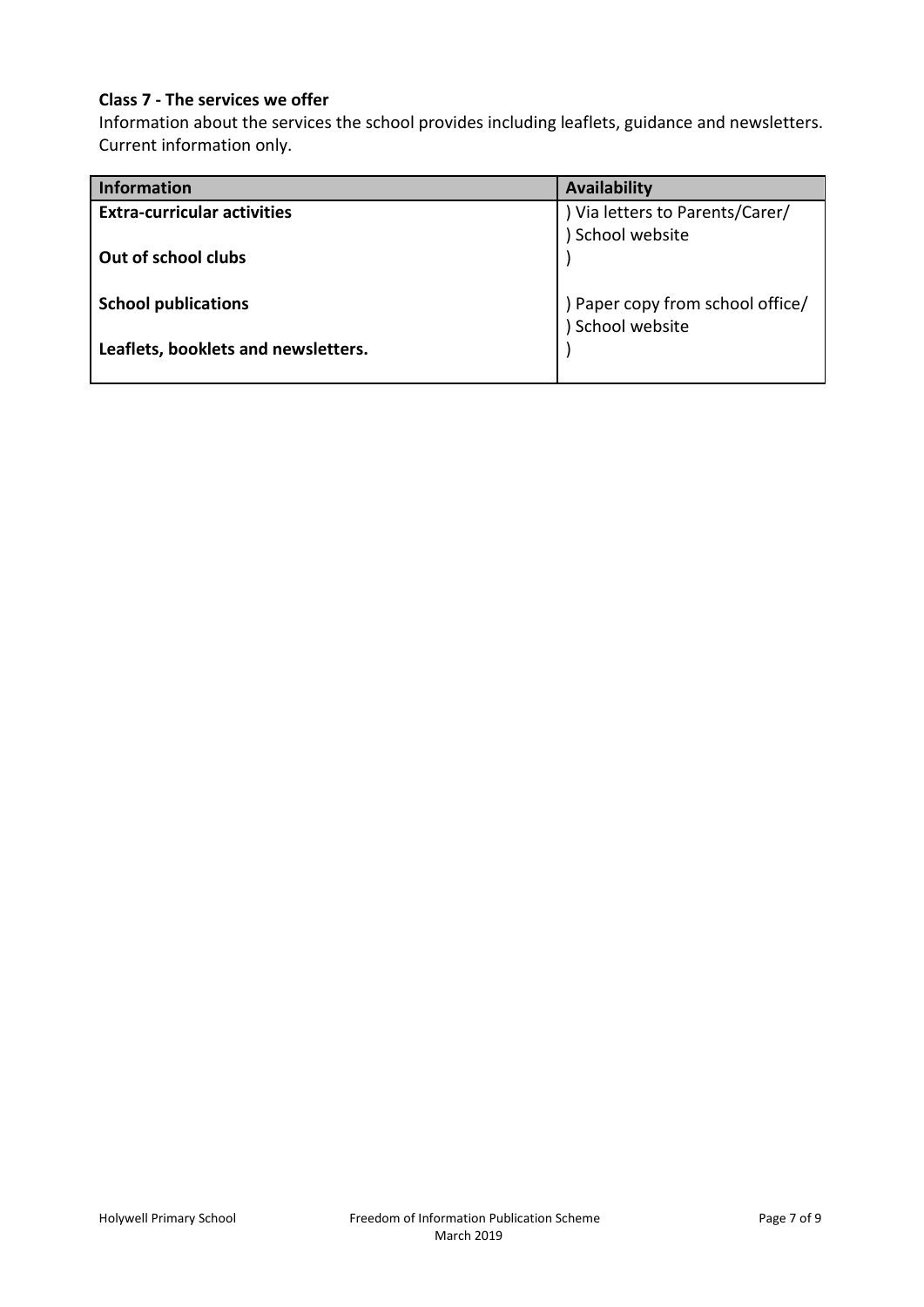# **Appendix 2**

# **Guide to Information Available from Holywell Primary School under the Freedom of Information Publication Scheme**

## **School Policies and Procedures**

Documents *highlighted in italics* available on the school website, otherwise available as paper copy from school office

| <b>Curriculum Policies and Procedures</b>                    |
|--------------------------------------------------------------|
| Subject policies                                             |
| Assessment, Recording and reporting                          |
| <b>British Values</b>                                        |
| Collective Worship                                           |
| EYFS Development & Learning Policy Statement                 |
| <b>EYFS Policy</b>                                           |
| <b>Home Learning</b>                                         |
| Sex & Relationship Education                                 |
| Teaching & Learning                                          |
| <b>Finance Policies and Procedures</b>                       |
| <b>Charging &amp; Remissions</b>                             |
| Debt Recovery                                                |
| Disposals                                                    |
| Governing Body Code of Conduct                               |
| Lettings                                                     |
| Schedule of Financial Delegation                             |
| <b>Governors Policies and Procedures</b>                     |
| Governors' Allowances and Expenses                           |
| <b>Governors' Classroom Visits</b>                           |
| <b>Instrument of Government</b>                              |
| <b>Health, Safety &amp; Security Policies and Procedures</b> |
| CCTV                                                         |
| <b>Data Protection</b>                                       |
| <b>Emergency Response/Business Continuity Plan</b>           |
| <b>Health &amp; Safety</b>                                   |
| <b>First Aid</b>                                             |
| <b>Inclusion/Equality Policies and Procedures</b>            |
| <b>Accessibility Plan</b>                                    |
| <b>Equality Objectives</b>                                   |
| Equality                                                     |
| <b>Pupil Premium</b>                                         |
| Special Educational Needs and Disability (SEND)              |
| <b>SEND Information Report</b>                               |
| <b>Pupils &amp; Parents Policies and Procedures</b>          |